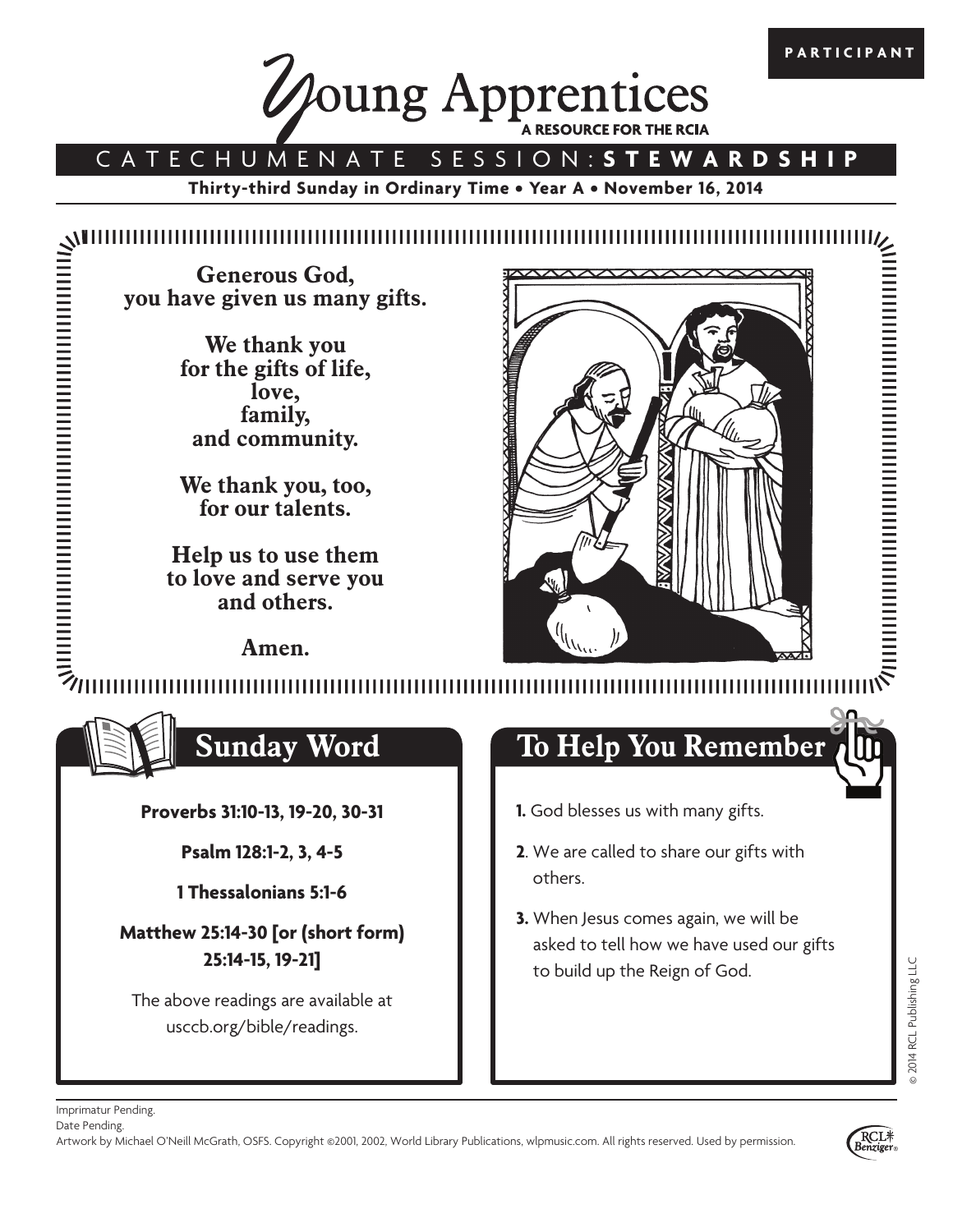# **Key Teachings**



#### **Generosity**

God has been generous to us. We are called to be generous to others.

### **Loving God and Loving Others**

Jesus commands us to love God and to love others. One way we can show love and mercy to others is to do the Corporal Works of Mercy (see Faith Words below).

#### **Responsible to God**

We are servants in the household of God. One day God will ask us to tell how we have cared for his household and served his kingdom while here on earth.

# **Faith Words**



These Works of Mercy are ways we care for the physical needs of others.

#### **Stewardship**

Stewardship is using our gifts and talents wisely and generously to serve God and others.



# **With My Family**

#### **We Listen**

In the Second Reading Saint Paul tells us, "You are children of the light and children of the day." Light a candle and gather around it. Or, light a candle and place it on the table during mealtime. Ask each member of the family to think about what it means to be children of the light and children of the day. Ask each person to give a concrete example of how they can be "light" for others. Then ask, "How is our family a light for others?"

### **We Believe**

God has given us many gifts and God has also given us great responsibility. We are to be stewards of God's creation. As Christians we have the responsibility to care for other people and for all creation, including the earth God has given us.

#### **We Live as Disciples**

In today's Gospel, two of the three servants are good stewards of the talents that the master gives them. You can be a good steward of the gifts God has given you by practicing the Corporal Works of Mercy. See the With My Family: The Corporal Works of Mercy page for suggestions.

#### **We Pray**

Call to mind someone who is hungry, in need, in prison, homeless, sick, or grieving. Light a candle and pray for that person as well as for all those who are in need.

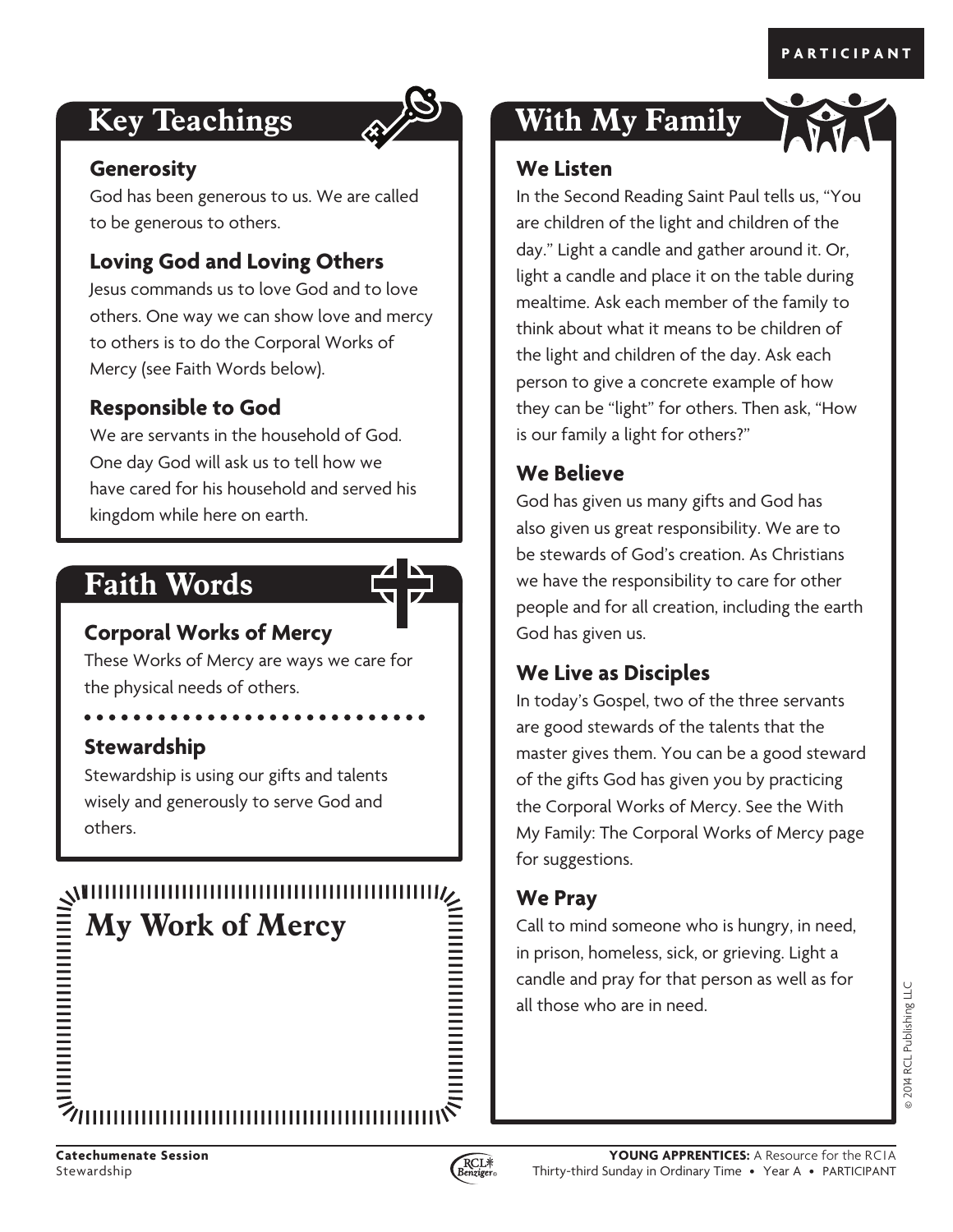# **With My Family: The Corporal Works of Mercy**

Here are some ways that your family can practice the Corporal Works of Mercy. Review the list and discuss which ones your family could do. Circle your top three choices. Make a promise to do at least one Work of Mercy this week and at least one next week. Invite your sponsors to work with you.

# **Feed people who are hungry Give drink to the thirsty**

- Call the parish office and ask if your family could take a meal to a homebound parishioner.
- Go grocery shopping for canned goods and take them to your local food pantry.
- Visit your local farmers' market and ask one of the vendors what they do with their food that is "left over."
- Call your local soup kitchen and ask if your family could:
	- o Help serve
	- o Make sandwiches or desserts for a meal
	- o Help set up or clean up
	- o Donate milk or fresh produce for a meal
	- o Make place mats for the patrons

# **Clothe people who need clothes**

- Volunteer at your local clothes closet.
- Donate your clothes and shoes to your local clothes closet.
- Schools often need clothes and shoes for emergency situations. Contact a local school nurse or health assistant and offer to donate what is needed.

- Set up a free lemonade stand in your neighborhood. Give away lemonade, smiles, and the love of Jesus!
- Take a cup of coffee or lemonade to your pastor, coach, youth minister, crossing guard, or someone else who may be thirsty.
- Take a bottle (or a case) of juice, protein drink, or another healthy drink to your local food pantry.

# **Visit people who are in prison**

- Call the parish office and find out if there is a prison ministry in your parish. Ask if you could make a greeting card for a person in prison or for the person's family.
- Contact your local juvenile detention center and ask if you could donate books, games, toiletries, or other items.
- Pray for an end to the death penalty.